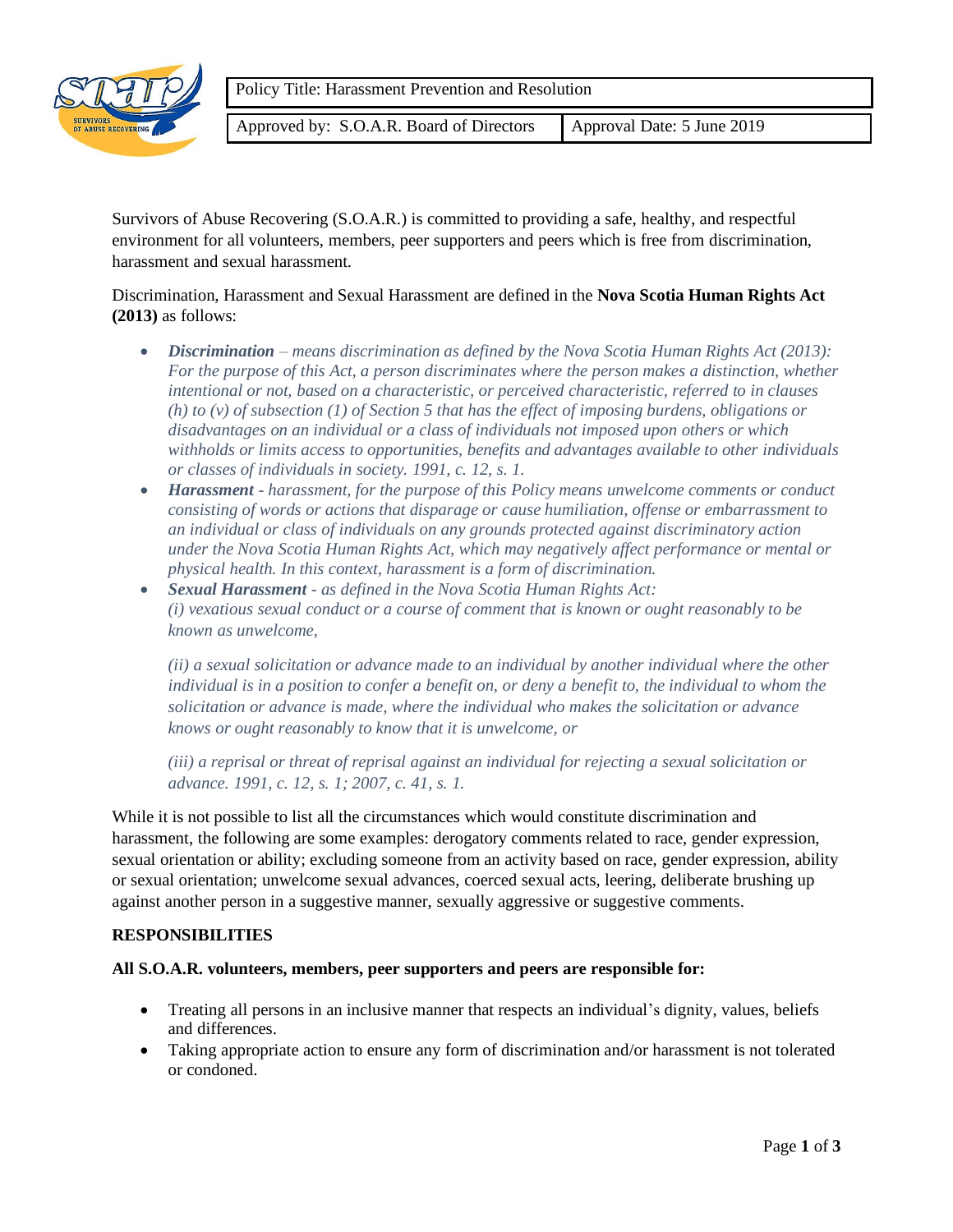

Approved by: S.O.A.R. Board of Directors | Approval Date: 5 June 2019

The S.O.A.R. Board of Directors will take appropriate action as needed to address any form of discrimination and/or harassment of which they become aware, whether or not a complaint is filed.

## **The S.O.A.R. Board of Directors is responsible for:**

- Taking steps to create an environment free from discrimination and harassment
- Treating all persons with respect and dignity and setting a positive example
- Providing S.O.A.R. volunteers, members, peer supporters and peers with information about the Harassment Prevention and Resolution Policy
- Reviewing all cases of discrimination and/or harassment
- Taking appropriate action
- Reviewing this policy every 5 years to ensure consistency with overarching legislation.

# **PROCEDURE**

The following principles are intended to help individuals confronted with discrimination and/or harassment.

### **Procedures and/or appropriate action may be, but not limited to, the following:**

- Safety of persons present is the top priority
- Anyone can submit a complaint to the S.O.A.R. Board of Directors
- Incidents of discrimination and/or harassment are best resolved at the closest possible level to the situation
- Direct communication between parties involved when possible and safe
- Seek help, advice and assistance from others within the S.O.A.R. organization
- Bring concerns forward to the S.O.A.R. Board of Directors
- Persons can choose to remain anonymous; however, anonymous complaints can limit the board's actions regarding resolution of the complaint

#### **The Complaint Process**

#### **Selection of the Investigators**

The Board of Directors will investigate all complaints related to this policy. In ensuring the integrity of the investigation, factors such as, but not limited, to the following, will be considered when determining who will be assigned to conduct the investigation:

- Bias and/or perceptions of bias
- Conflicts of interest and/or perceptions of conflicts of interest
- Safety of all parties
- Gender; culture, age, religion and other aspects of diversity and sensitivity
- Number of investigators (there will always be two (2) chosen)
- Competence and availability of the investigators